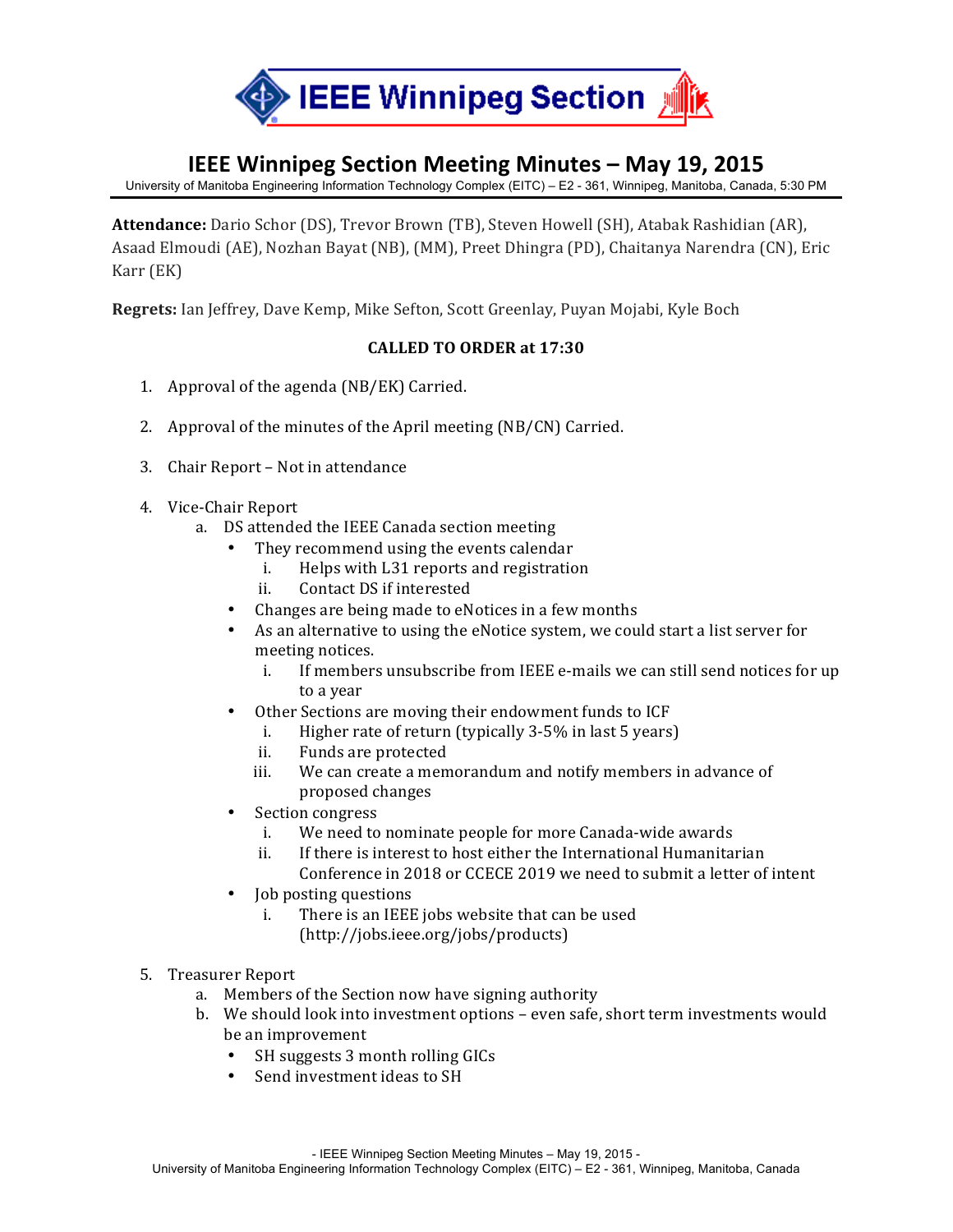- c. SH is waiting to hear back from IEEE Canada about financial reports before moving forward with concentration banking
- 6. Secretary Report
	- a. "Month-at-a-glance" will be sent out soon
		- Chapter chairs should send event information by Friday, May 22
	- b. ICF update from Dave Kemp
		- See attached 1-page report from ICF
		- UofM student group did apply for the upgrade grant this past year
	- c. PES Update from Mike Sefton
		- John Ermitiano has resigned, Mike Sefton is the new Chair
		- Technical luncheons on May 26 and June 16
- 7. President-Elect Update Not in attendance
- 8. IEEE Canada Foundation Report Not in attendance
	- a. See Secretary Report and attached report from Dave Kemp
- 9. Chapter and Affinity Group Reports
	- a. Communications Not in attendance
	- b. Computer and Computational Intelligence Not in attendance
	- $c.$  EMBS Not in attendance
	- d. EduManCom Not in attendance
	- e. PES Not in attendance
		- See Secretary Report
	- f. Waves  $(CN)$ 
		- APS Distinguished Lecturer talk scheduled for October 17-20 from Finland i. The talk will be in the area of electromagnetics
	- g. RobConIM Not in attendance
	- $h.$  GRSS-AES (DS)
		- Started contacting Distinguished Lecturers, one responded
			- i. Tentatively scheduled for late summer or early fall
	- i.  $YP Not$  in attendance
		- Arduino workshop on Saturday, May 23, at the Millenium Library from 1-3 pm
		- Open to the public
	- j. Life Members Not in attendance
	- k. WIE Not in attendance
	- $l.$  TISP Not in attendance
		- Preparing for Discovery week from June 1-5
		- Also hosting 4 aboriginal students doing workshops on robotics
	- m. Newsletter Not in attendance
- 10. Reports from student branch chairs
	- a. University of Manitoba
		- $\bullet$  Eric Karr is the new Chair
		- Started to draft a new constitution, will be finished soon
	- b. Lakehead University Not in attendance
	- c. Assiniboine College Not in attendance
	- d. Red River College Not in attendance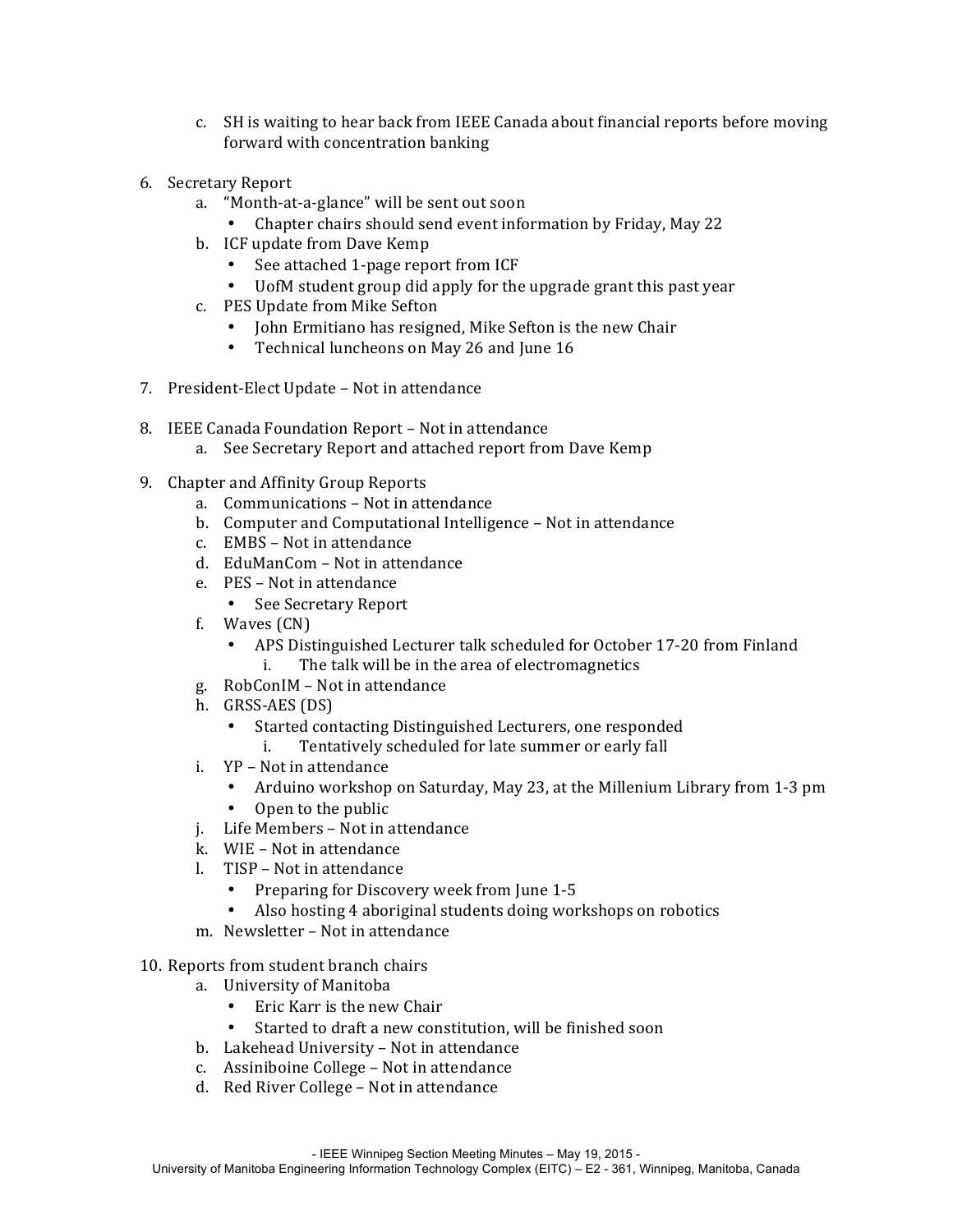#### 11. New business

- a. Section-wide event theme discussion
	- Tabled until next meeting

#### 12. Senior Membership Presentation by Dr. Atabak Rashidian

- a. Slides will be posted on the Section website
- b. Conference papers are not considered "significant" performance for academics
	- May be suitable for industry professionals
- c. References do not need to be well-acquainted with the applicant

## **ADJOURNED (NB/SH) at))18:12**